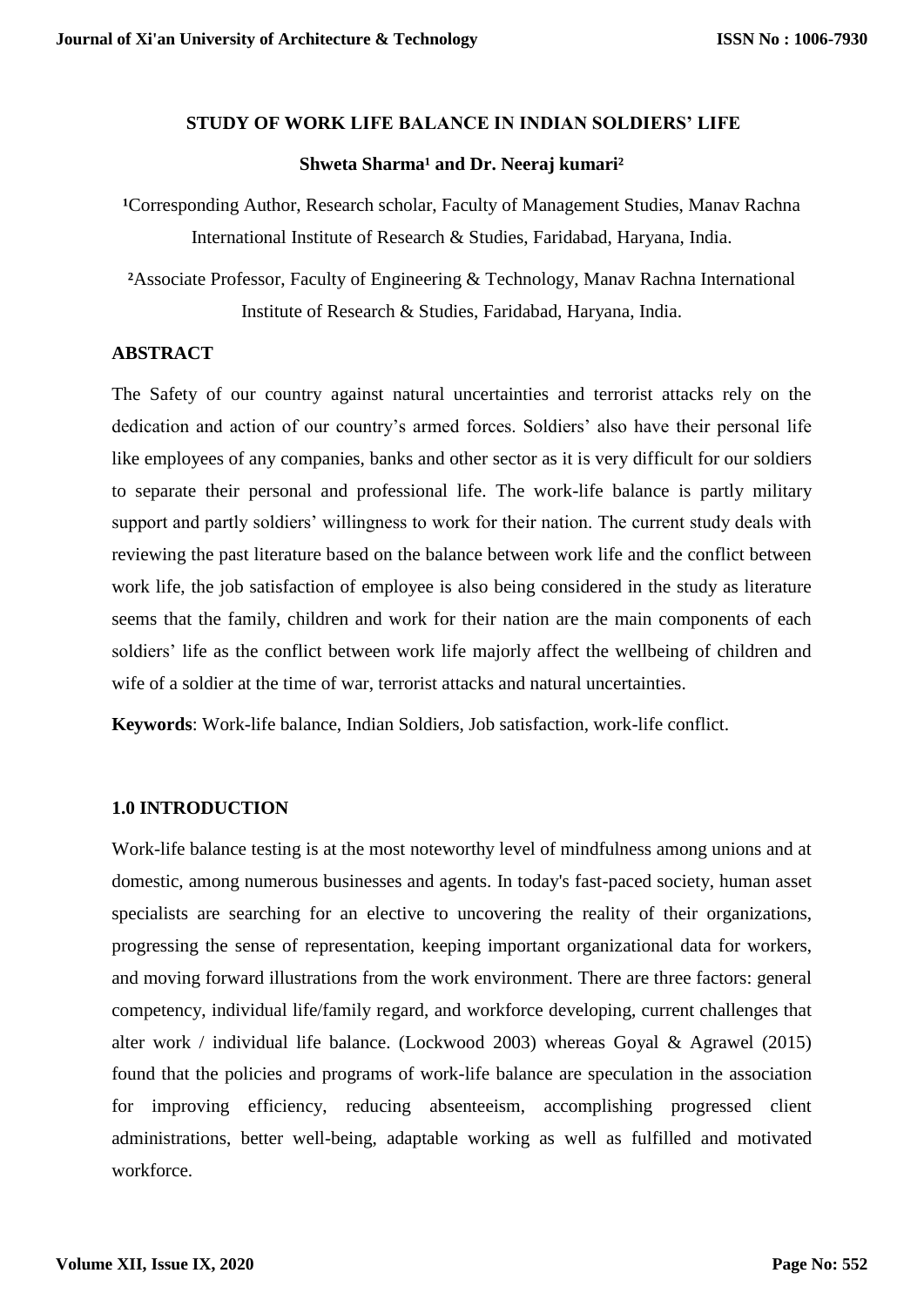# **1.1 Definitions of work-life balance**

Kirchmeyer (2000) stated that work-life balance as: "achieving satisfying experiences in all living spaces and to do so require person resources such as vitality, time, and commitment to be well spread over domains" According to author and journalist Paul Krassner (2012), "one of the points of joy is once you'll be able to make as little refinement as conceivable between your work and your play." Individuals who are continually tied to their jobs and been given a part of workload disturb the side effects of stress and uneasiness. If an individual doesn't have time to relax and recapture their energy, their capacity to do their work diminishes and their execution level diminishes.

# **2.0. OBJECTIVE OF THE STUDY**

The purpose of the Current Study is the critical inquiry of earlier research work conducted on Work-Life Balance and its Impact on Job Satisfaction of Indian Soldiers.

## **3.0 BACKGROUND OF THE STUDY**

Murphy and Doherty (2011) expressed that it is inconceivable to completely evaluate the balance between work and individual life since individual circumstances influence how it is seen. In spite of the fact that managers with caring ordinary jobs have clear clashes between work and individual life, there comes about to recommend that indeed a few childless managers may not discover a substantial justification for meeting their needs. Finally, the results appear that longer roles and presentations got to be "portion of the task" when the role is taken at a higher level. But modern innovation has made a contrast this to some degree by allowing senior directors to be open instead of having to be present inside the office.

#### **3.1 Work life conflict & work-life balance**

As recommended by researchers Satuluri & Reddy (2013) that Stress has become part of everybody's job. The excessive stage of pressure causes imbalances within the work and own family lifestyles of personnel, especially while carrying out demanding jobs together with that of a police officer. This may result in high absenteeism, low job satisfaction, and a higher intention of turnover. That study aimed to discover the results of pressure on the work-life balance of policewomen in Andhra Pradesh and to discover the effect of respondents' demographics on their pressure. The effects discovered that there has been a high-quality correlation between stress and work-life balance and that stress turned into the predictor of work-life balance while another analyst Linkow and Civian (2011) did not confirm sexual orientation generalization that men depend intensely on work and women on family and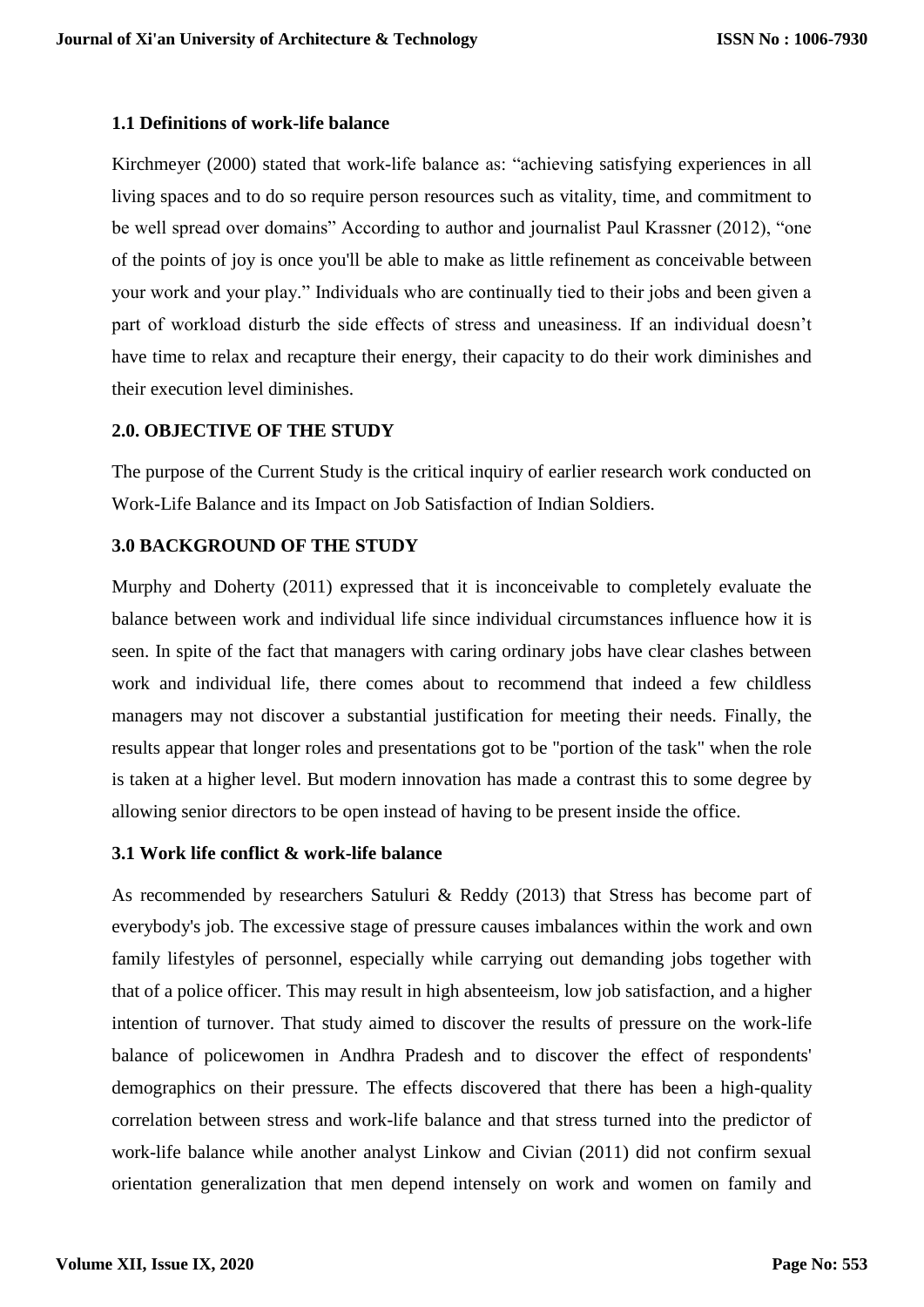connections as men and women have equivalent proficient and individual / family identities. It appears that work recognition in rising markets is exceptionally high. The two sources of uniqueness are unequivocally connected to worker commitment in developing nations. They too said that there's the notion that the most source of masculine identity is at work, not in family and relations, and the inverse for ladies, maybe a genuine impediment to the useful combination of work and proficient life into specialists. Men ought to take the initiative to expose societies that are so profound in our culture.

Another author, Budhapriya (2009), addressed that the majority of female experts concur or completely concur that commitment to family commitments that prevent the advancement of their profession, particularly in high-level positions. Usually, a sign of the reality that within the social setting in which specialists work, their possess family obligations are more tied to them than their male colleagues and cannot ignore these obligations due to community pressure. He concluded that there's barely a choice in social belief in which women need to do more family obligations. Working women play an imperative part in managing their own families and children. It is critical to know that most proficient women concurred with the articulations that clarify how family obligations can influence their proficient choices. They accepted that they might not reach their full potential and some of the time had to do business since of their family obligations. This can be too due to the truth that they accepted that social dismissal and dismissal happened sometime recently family individuals started their careers. Moreover, she felt that children's obligation ruined women's capacity to move forward.

# **3.2 Work-life practices/policies and work-Life Balance**

As concluded by the researcher Solomon (2007) within the paper "Targeted Killings, and The soldiers' Right to life" that Soldiers moreover have a right to life, and the state has a commitment to respect it and not send them on missions from where their return is unlikely. Subject to the rule of proportionality, the degree to which thought of the lives of the troops ought to be taken under consideration is balanced with the enemy civilian population's right to life. Cases, where the operation would result in heavy civilian casualties, ought to be canceled, indeed in the event that the operation would have likely minimized or disposed of the plausibility of troop misfortunes whereas Karin (2009) expressed that some approach difficulties and potential outcomes that exist with the American work environment, just as arrangement decisions which may be made to manage the cost of exact legitimate lodging most straightforward to center populaces, progressively lawful rules helping naval force family units should be normal, especially as the battle proceeds. In any case, one likewise can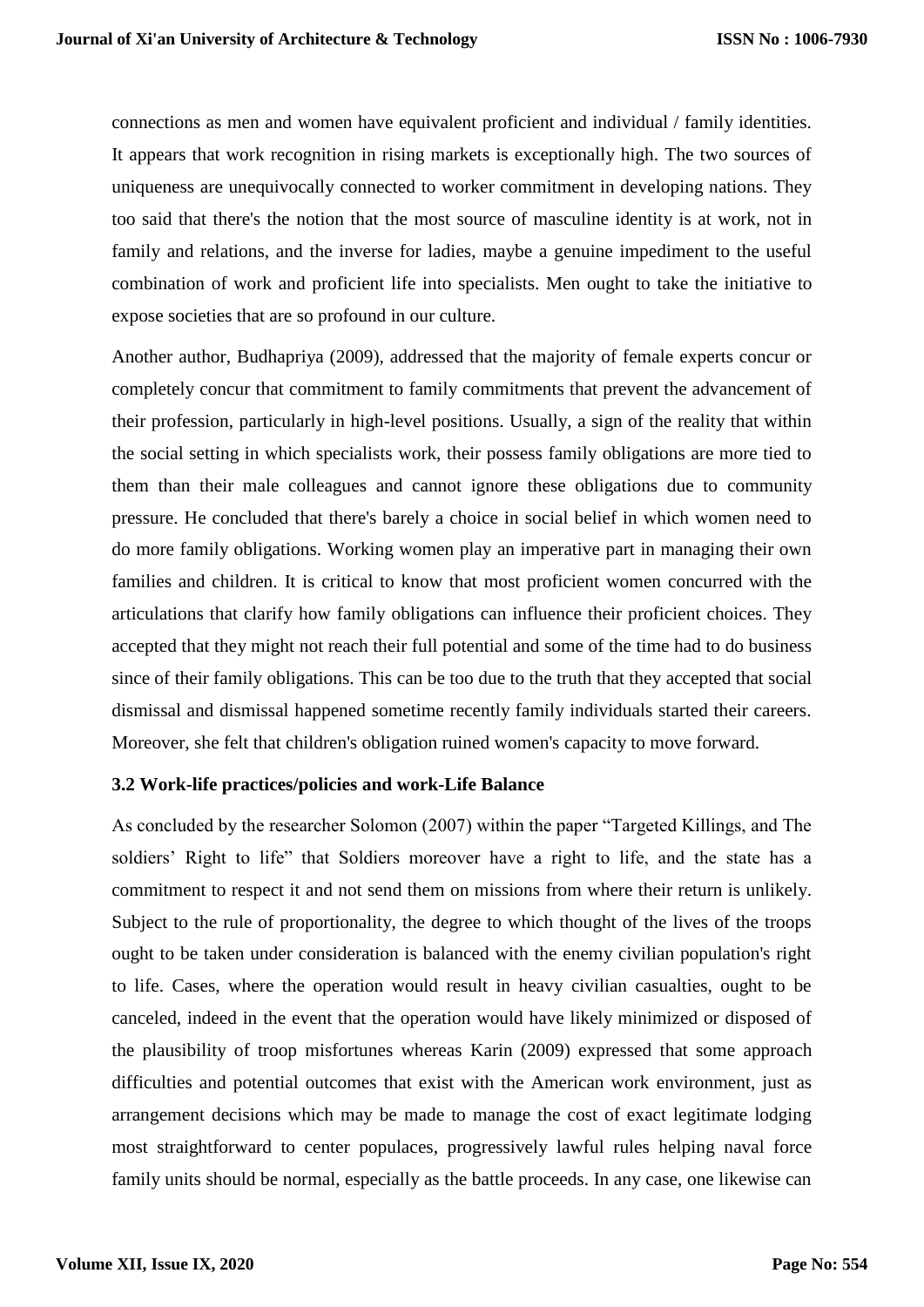envision extra laws that control all staff as they struggle to find a work-life balance, further to their managers and networks. The connection among working hours and work-life balance could be very essential for companies and their human resource policies that affect jobs positively could also have an effect on life satisfaction negatively and result in counterproductive policies (Holly & Mohnen 2012).3.3 Job satisfaction and work-life balance

As the researcher Yarvis et al, (2018) stated that Military benefit requires an extraordinary sum of discipline due to the numerous requirement asked of the benefits part, which incorporates arrangements, field preparing exercises, and long hours on mission basic assignments, as well as another time-sensitive unit, needs that are decided by the unit commander. The discipline required to serve within the military is, 't completely set on benefit individuals but moreover on their families who may be required to move to numerous obligation stations, alter everyday living plans, and learn to be more self-reliant whereas their military family individuals are absent for drawn-out amounts of time such as in-field training and arrangements. These challenges are multiplied for dual-military families were having care arrange to support children be very important, especially in occurrences, were both guardians have to be sent at the same time As The analysts Kelliher and Anderson (2010) found that evidence of work escalation being knowledgeable about the guide of every individual who works decreased hours and the individuals who are work remotely. They see three techniques by which this escalation occurs — forced increase, empowered strengthening, and heightening as a demonstration of response or trade. In the long run, they contend that the evident conundrum of high employment fulfillment, and hierarchical responsibility, nearby work escalation, can be characterized by methods for staff exchanging adaptability for exertion whereas Huffman et al, (2008) presumed that view of a familyaccommodating condition are related with hierarchical outcomes simultaneously as the senior administration is commonly obligated for setting up an approach that supports a familyaccommodating condition.

# **3.4 Motivation and work-life balance**

Bansal & Sharma, (2012) says that the impact of gender on fulfilment motivation of managers has escaped the minds of researchers, and they examine the impact of gender on achievement motivation on a sample of managers from India's main PSU, Oil and natural gas company as in today's time when both women and men occupy vital positions in all fields, it will become imperative to take a look at how achievement motivation is effected via gender. The outcome of their study implies that gender does impact fulfilment motivation and male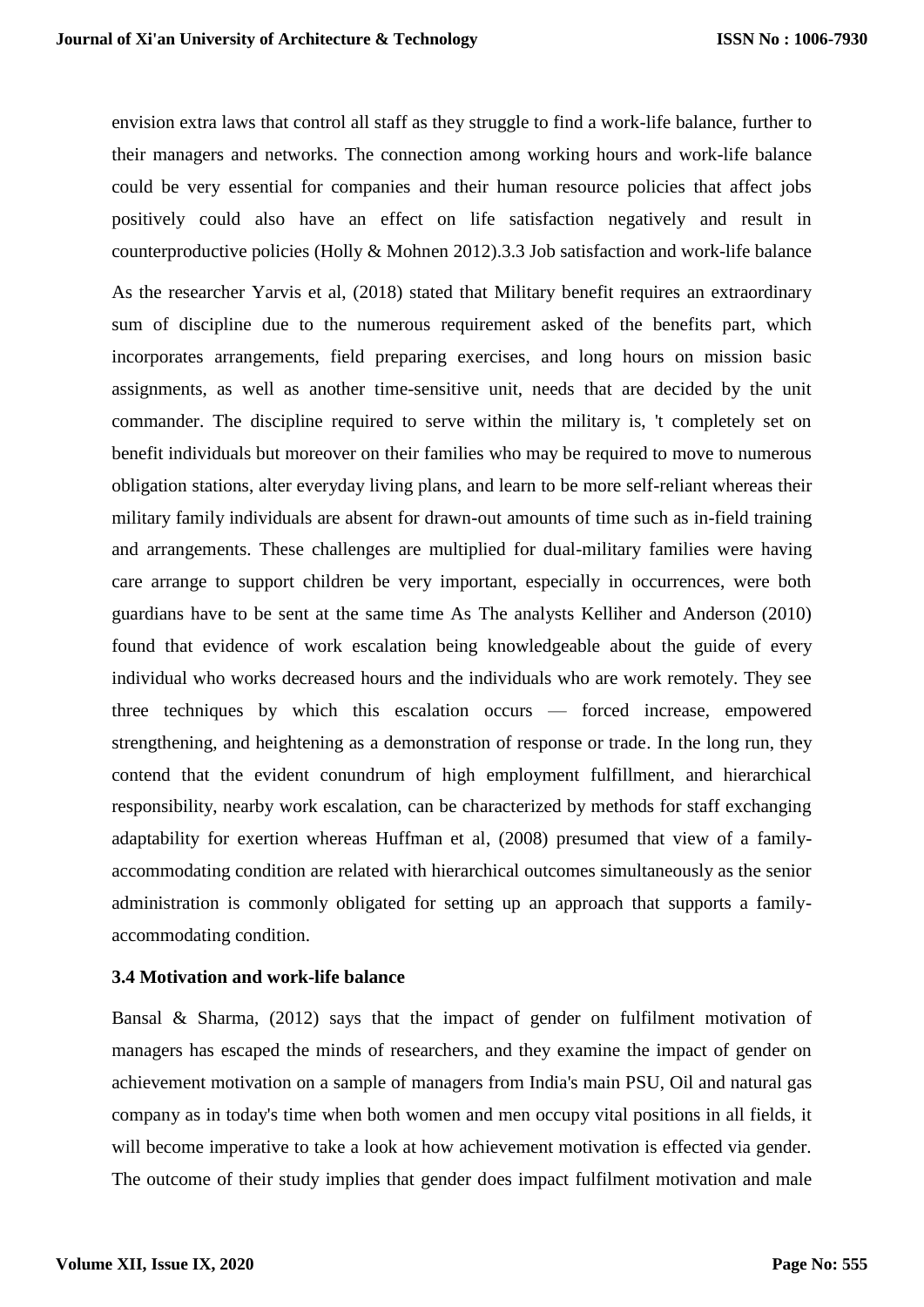managers have a higher success motivation than female managers, While Doble and Supriya (2010) found that each man and women encountering work-life awkwardness. Hierarchical endeavours at offering a steady workplace are as preferred as they are going an allencompassing route toward upgrading work-life balance. In the post-advancement setting, Indian endeavours are attempting to permit work-life offset by means of activities alongside flex times, component-time work, and arrangement of childcare offices. These activities are very much like the ones that are given in different nations. Most likely that is a promising pattern, and they reasoned that respondents detailed their inadequacy to adjust work and home. Inside the light of this perception, they prescribed the need to improve work-life balance works on empowering representatives to adjust their lives. This will guarantee a friendly work territory for staff and make work progressively important to them.

Tausing and Fenwick (2001) argued that alternative work schedules affect the outward potential of working life, which is the "temporal correlation." It seems that the timing of each alternative program is not "binding". As it turns out, work-time regulation enhances the balance of family and work-life network as the main brand parents for predicting inequality. One of the trademark's top-time work hours will miss the concrete work. When monitoring the impact time, women and part-time workers appear more unusual. The more powerful and better-informed people see more inequality in working life. In any case, they report an extremely critical level of calendar control and allow the system control to adjust the working life, which is more important for establishing links over time than with alternative management.

## **4.0 CONCLUSION**

It has been experiential from the creative writing of many researchers that work-life conflicts are also part of the organizational environment, and job satisfaction, motivation, career growth has a direct impact on the work-life balance of employees. In work-life balance, there are lots of work have been done on women employee who works in different areas be fond of banking, information technology, education, but on the work-life of Indian soldiers, who live far away from their own home, and work 24 hours for the country, little research has been done on their work-life as the government of India focus to maximize security on the borders of India, for this Our Government needs to focus more on the education and well-being of their children.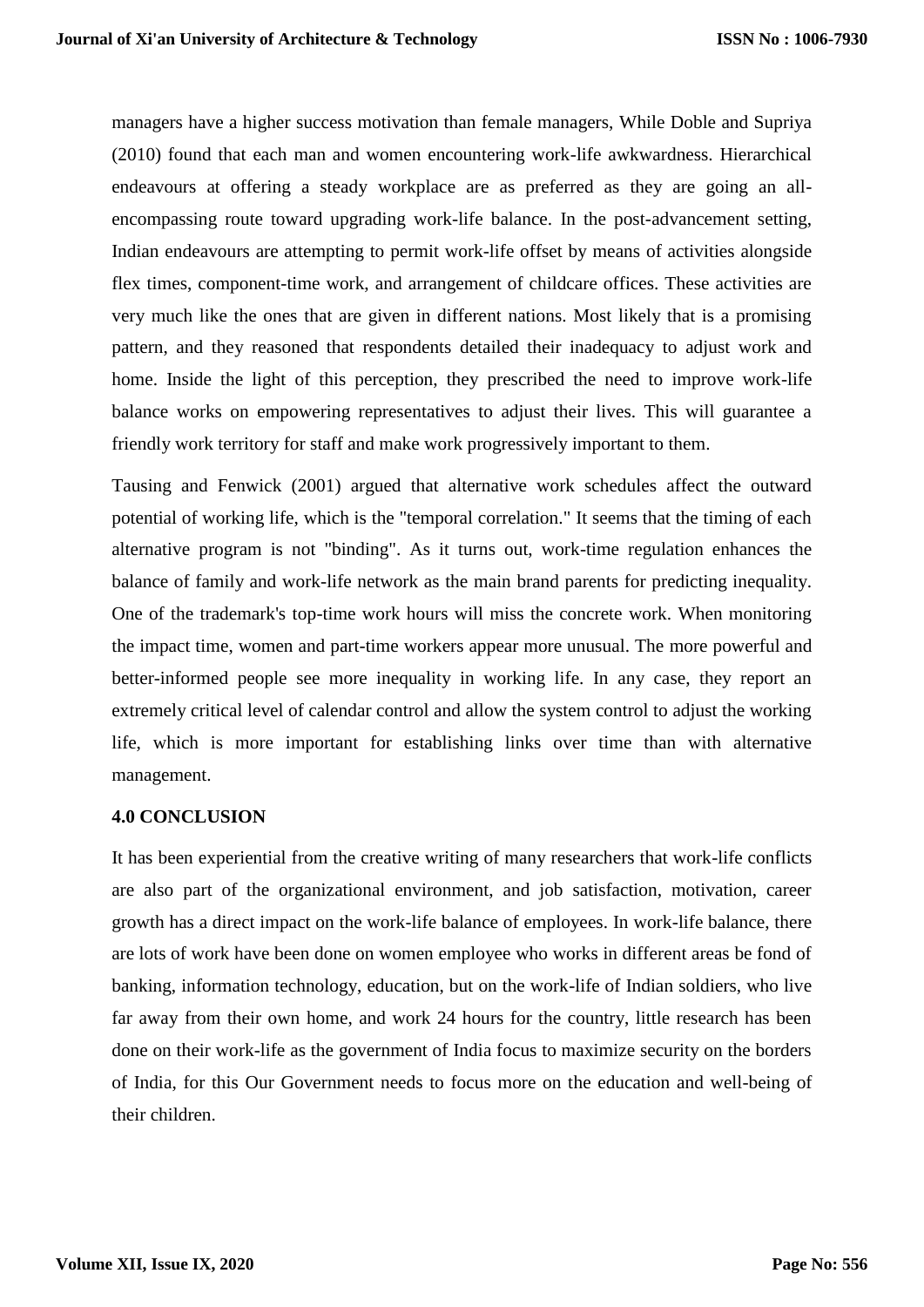### **5.0 REFERENCES**

Lockwood, N. R. (2003). Work/life balance. *Challenges and Solutions, SHRM Research, USA*.

Kirchmeyer, C. (2000). Work-life initiatives: greed or benevolence regarding workers' time?

Krassner, P. (2012). *Confessions of a Raving, Unconfined Nut: Misadventures in the Counterculture*. Soft Skull Press.

Murphy, F., & Doherty, L. (2011). The experience of work life balance for Irish senior managers. *Equality, Diversity and Inclusion: An International Journal*.

Satuluri, P., & Reddy, S. (2013). Effects of Stress on Work-Life Balance-A Study on Female Police Personnel. *Siddhant-A Journal of Decision Making*, *13*(4), 229-234.

Linkow, P., Civian, J., & Lingle, K. M. (2011). Men and Work-Life Integration. *A Global Study*.

Buddhapriya, S. (2009). Work-family challenges and their impact on career decisions: A study of Indian

Solomon, S. (2007). Targeted Killings and the Soldiers' Right to Life. *ILSA J. Int'l & Comp. L.*, *14*, 99.

Karin, M. (2009). Time off for Military Families: An Emerging Case Study in a Time of War-and the Tipping Point for Future Laws Supporting Work-Life Balance. *Rutgers L. Rec.*, *33*, 46.

Holly, S., & Mohnen, A. (2012). Impact of working hours on work-life balance.

Goyal, K. A., & Babel, A. A. (2015). Issues and challenges of work life balance in banking industry of India. *Paci. Bus. Rev. Int*, *8*(5), 113-118.

Yarvis, J. S., Yarvis, J. J., Rivera, V. A., & Rivera, K. M. (2018). Garrison Life of Army Soldiers. *American Military Life in the 21st Century: Social, Cultural, and Economic Issues and Trends [2 volumes]*, 130.

Kelliher, C., & Anderson, D. (2010). Doing more with less? Flexible working practices and the intensification of work. *Human relations*, *63*(1), 83-106.

Huffman, A. H., Culbertson, S. S., & Castro, C. A. (2008). Family-friendly environments and US Army soldier performance and work outcomes. *Military Psychology*, *20*(4), 253-270.